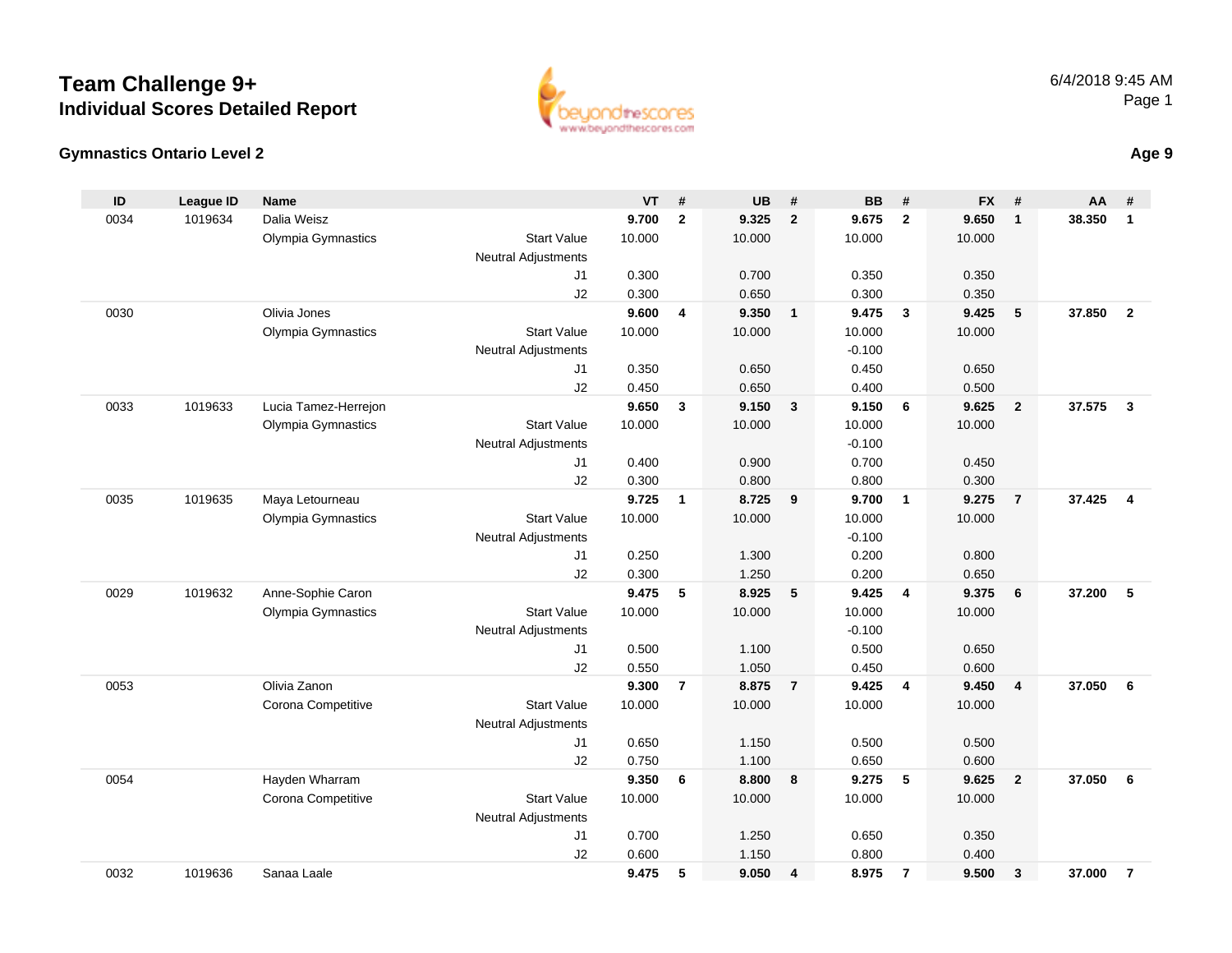# **Team Challenge 9+ Individual Scores Detailed Report**



| Olympia Gymnastics     | <b>Start Value</b>         | 10.000 |                | 10.000 |    | 10.000   |    | 10.000 |                |                                   |
|------------------------|----------------------------|--------|----------------|--------|----|----------|----|--------|----------------|-----------------------------------|
|                        | <b>Neutral Adjustments</b> |        |                |        |    | $-0.100$ |    |        |                |                                   |
|                        | J1                         | 0.550  |                | 1.000  |    | 0.950    |    | 0.500  |                |                                   |
|                        | J2                         | 0.500  |                | 0.900  |    | 0.900    |    | 0.500  |                |                                   |
| Sawyer Huff-Boyle      |                            | 9.150  | 8              | 8.900  | 6  | 8.650    | 10 | 9.275  | $\overline{7}$ |                                   |
| Corona Competitive     | <b>Start Value</b>         | 10.000 |                | 10.000 |    | 10.000   |    | 10.000 |                |                                   |
|                        | Neutral Adjustments        |        |                |        |    |          |    |        |                |                                   |
|                        | J1                         | 0.800  |                | 1.100  |    | 1.500    |    | 0.650  |                |                                   |
|                        | J2                         | 0.900  |                | 1.100  |    | 1.200    |    | 0.800  |                |                                   |
| Chloe Marion           |                            | 9.300  | $\overline{7}$ | 8.800  | 8  | 8.925    | 8  | 8.850  | 8              |                                   |
| Corona Competitive     | <b>Start Value</b>         | 10.000 |                | 10.000 |    | 10.000   |    | 10.000 |                |                                   |
|                        | Neutral Adjustments        |        |                |        |    | $-0.100$ |    |        |                |                                   |
|                        | J1                         | 0.700  |                | 1.200  |    | 0.950    |    | 1.200  |                |                                   |
|                        | J2                         | 0.700  |                | 1.200  |    | 1.000    |    | 1.100  |                |                                   |
| Maria Korenis          |                            | 8.600  | 9              | 8.150  | 10 | 8.800    | 9  | 8.550  | 9              |                                   |
| Smiths Falls Gym Stars | <b>Start Value</b>         | 10.000 |                | 10.000 |    | 10.000   |    | 10.000 |                |                                   |
|                        | <b>Neutral Adjustments</b> |        |                |        |    |          |    |        |                |                                   |
|                        | J1                         | 1.400  |                | 1.900  |    | 1.250    |    | 1.300  |                |                                   |
|                        | J2                         | 1.400  |                | 1.800  |    | 1.150    |    | 1.600  |                |                                   |
|                        |                            |        |                |        |    |          |    |        |                | 35.975 8<br>35.875 9<br>34.100 10 |

### **Gymnastics Ontario Level 2**

| ID   | League ID | Name                |                            | $VT$ # |                | <b>UB</b> | #                       | <b>BB</b> | #                       | <b>FX</b> | #              | $AA$ #   |                |
|------|-----------|---------------------|----------------------------|--------|----------------|-----------|-------------------------|-----------|-------------------------|-----------|----------------|----------|----------------|
| 0047 | 1019645   | Gabriele Biesenthal |                            | 9.600  |                | 9.225     | $\overline{\mathbf{2}}$ | 9.575     | $\mathbf 1$             | 9.750     |                | 38.150   |                |
|      |           | Olympia Gymnastics  | <b>Start Value</b>         | 10.000 |                | 10.000    |                         | 10.000    |                         | 10.000    |                |          |                |
|      |           |                     | <b>Neutral Adjustments</b> |        |                |           |                         |           |                         |           |                |          |                |
|      |           |                     | J1                         | 0.400  |                | 0.800     |                         | 0.400     |                         | 0.300     |                |          |                |
|      |           |                     | J2                         | 0.400  |                | 0.750     |                         | 0.450     |                         | 0.200     |                |          |                |
| 0048 | 1019643   | <b>Grace Currie</b> |                            | 9.475  | $\overline{2}$ | 9.300     | $\blacksquare$          | 9.350     | - 3                     | 9.475     | 3              | 37.600   | $\overline{2}$ |
|      |           | Olympia Gymnastics  | <b>Start Value</b>         | 10.000 |                | 10.000    |                         | 10.000    |                         | 10.000    |                |          |                |
|      |           |                     | <b>Neutral Adjustments</b> |        |                |           |                         |           |                         |           |                |          |                |
|      |           |                     | J <sub>1</sub>             | 0.500  |                | 0.750     |                         | 0.600     |                         | 0.600     |                |          |                |
|      |           |                     | J2                         | 0.550  |                | 0.650     |                         | 0.700     |                         | 0.450     |                |          |                |
| 0031 | 1019640   | Jamie Jones         |                            | 9.350  | $_{3}$         | $9.075$ 3 |                         | 9.450     | $\overline{\mathbf{2}}$ | 9.550     | $\overline{2}$ | 37.425 3 |                |
|      |           | Olympia Gymnastics  | <b>Start Value</b>         | 10.000 |                | 10.000    |                         | 10.000    |                         | 10.000    |                |          |                |
|      |           |                     | <b>Neutral Adjustments</b> |        |                |           |                         |           |                         |           |                |          |                |
|      |           |                     | J1                         | 0.600  |                | 0.950     |                         | 0.600     |                         | 0.500     |                |          |                |
|      |           |                     | J <sub>2</sub>             | 0.700  |                | 0.900     |                         | 0.500     |                         | 0.400     |                |          |                |

**Age 10**